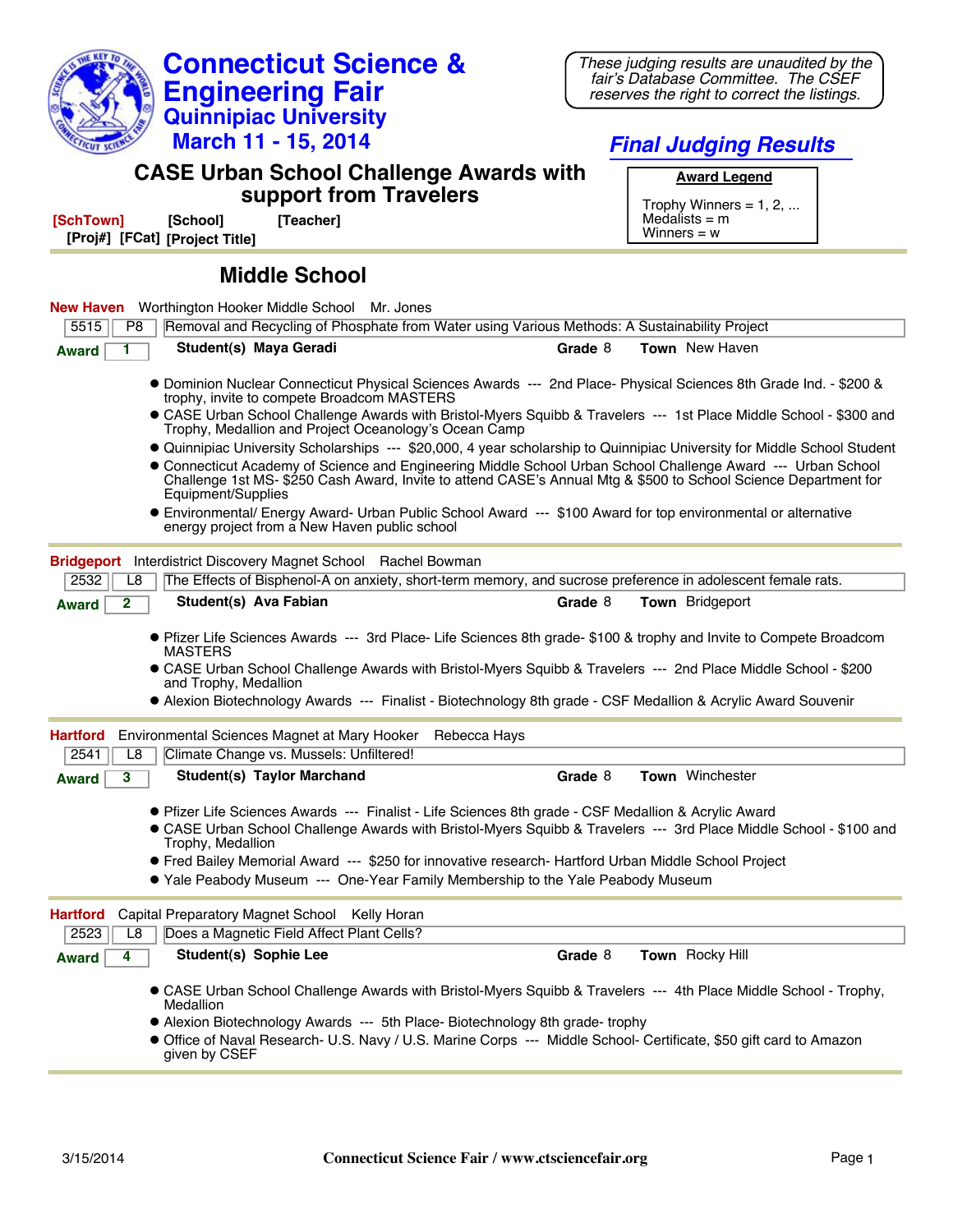| <b>Connecticut Science &amp;</b>                                                                                                                                                                                                                                                                                                                                   | These judging results are unaudited by the                                         |  |
|--------------------------------------------------------------------------------------------------------------------------------------------------------------------------------------------------------------------------------------------------------------------------------------------------------------------------------------------------------------------|------------------------------------------------------------------------------------|--|
| <b>Engineering Fair</b>                                                                                                                                                                                                                                                                                                                                            | fair's Database Committee. The CSEF<br>reserves the right to correct the listings. |  |
| <b>Quinnipiac University</b>                                                                                                                                                                                                                                                                                                                                       |                                                                                    |  |
| March 11 - 15, 2014                                                                                                                                                                                                                                                                                                                                                | <b>Final Judging Results</b>                                                       |  |
| <b>CASE Urban School Challenge Awards with</b>                                                                                                                                                                                                                                                                                                                     |                                                                                    |  |
| support from Travelers                                                                                                                                                                                                                                                                                                                                             | <b>Award Legend</b>                                                                |  |
| [SchTown]<br>[School]<br>[Teacher]                                                                                                                                                                                                                                                                                                                                 | Trophy Winners = $1, 2, $<br>Medalists $=$ m                                       |  |
| [Proj#] [FCat] [Project Title]                                                                                                                                                                                                                                                                                                                                     | Winners = $w$                                                                      |  |
| <b>New Haven</b> Worthington Hooker Middle School Mr. Jones                                                                                                                                                                                                                                                                                                        |                                                                                    |  |
| Plants on Other Planets: The Effects of Gravity and Atmosphere<br>1021<br>LT                                                                                                                                                                                                                                                                                       |                                                                                    |  |
| <b>Student(s) Rachel Kawall</b><br>5<br><b>Award</b>                                                                                                                                                                                                                                                                                                               | Grade 7<br><b>Town</b> New Haven                                                   |  |
| <b>Sophie Edelstein</b>                                                                                                                                                                                                                                                                                                                                            | <b>Town</b> New Haven<br>Grade 7                                                   |  |
| • Pfizer Life Sciences Awards --- 1st Place- Life Sciences MS Team- \$100 each & trophy and Invite to Compete<br><b>Broadcom MASTERS</b><br>• CASE Urban School Challenge Awards with Bristol-Myers Squibb & Travelers --- 5th Place Middle School - Trophy,<br>Medallion<br>• Alexion Biotechnology Awards --- 2nd Place- Biotechnology 7th grade- \$200 & trophy |                                                                                    |  |
| • Meyerand Young Woman Scientist Awards --- \$300 cash - Middle School Life Sciences                                                                                                                                                                                                                                                                               |                                                                                    |  |
| • Alumni Botany Awards --- Alumni High School Botany Award- \$100 Cash                                                                                                                                                                                                                                                                                             |                                                                                    |  |
| <b>Bridgeport</b><br>High Horizons Magnet School Mrs. Scott-Thiam                                                                                                                                                                                                                                                                                                  |                                                                                    |  |
| P8<br>A Lot of Power<br>5526                                                                                                                                                                                                                                                                                                                                       |                                                                                    |  |
| Student(s) Humberto Figueroa<br><b>Award</b><br>m                                                                                                                                                                                                                                                                                                                  | Grade 8<br>Town Bridgeport                                                         |  |
| • CASE Urban School Challenge Awards with Bristol-Myers Squibb & Travelers --- Middle School Finalist - Medallion                                                                                                                                                                                                                                                  |                                                                                    |  |
| and acrylic award                                                                                                                                                                                                                                                                                                                                                  |                                                                                    |  |
| Bridgeport Multicultural Magnet School Mr. Walter Mayorga                                                                                                                                                                                                                                                                                                          |                                                                                    |  |
| Electrostatic Generator<br>5550<br>P <sub>8</sub>                                                                                                                                                                                                                                                                                                                  |                                                                                    |  |
| Student(s) Sarah Hernandez<br><b>Award</b><br>m                                                                                                                                                                                                                                                                                                                    | Town Bridgeport<br>Grade 8                                                         |  |
|                                                                                                                                                                                                                                                                                                                                                                    |                                                                                    |  |
| • CASE Urban School Challenge Awards with Bristol-Myers Squibb & Travelers --- Middle School Finalist - Medallion<br>and acrylic award                                                                                                                                                                                                                             |                                                                                    |  |
|                                                                                                                                                                                                                                                                                                                                                                    |                                                                                    |  |
| • Quinnipiac University Scholarships --- \$20,000, 4 year scholarship to Quinnipiac University for Middle School Student<br>• Office of Naval Research- U.S. Navy / U.S. Marine Corps --- Middle School- Certificate, \$50 gift card to Amazon<br>given by CSEF                                                                                                    |                                                                                    |  |
| • Connecticut College-Physics, Astronomy, & Geophysics Dept. --- \$150 and certificate, Junior Physics & teeshirt                                                                                                                                                                                                                                                  |                                                                                    |  |
| • David and Torrey Fenton Awards --- For creative work in the physical sciences- middle school; \$200 cash                                                                                                                                                                                                                                                         |                                                                                    |  |
| Environmental Sciences Magnet at Mary Hooker<br>David Cappeart<br><b>Hartford</b><br><b>Effect of Quantum on Plants</b><br>2022<br>L7                                                                                                                                                                                                                              |                                                                                    |  |
| <b>Student(s) Hunter Rego</b><br><b>Award</b><br>m                                                                                                                                                                                                                                                                                                                 | Grade 7<br><b>Town Winsted</b>                                                     |  |
|                                                                                                                                                                                                                                                                                                                                                                    |                                                                                    |  |
| ● Pfizer Life Sciences Awards --- Finalist - Life Sciences 7th grade - CSF Medallion & Acrylic Award<br>• CASE Urban School Challenge Awards with Bristol-Myers Squibb & Travelers --- Middle School Finalist - Medallion<br>and acrylic award                                                                                                                     |                                                                                    |  |
| Engineering & Science University Magnet School Elizabeth Costen<br><b>New Haven</b>                                                                                                                                                                                                                                                                                |                                                                                    |  |
| Contrasting Types of Doctor's Offices Using Amount of Virulent Bacteria<br>5016<br>P7                                                                                                                                                                                                                                                                              |                                                                                    |  |
| Student(s) Jacob Feuerstein<br><b>Award</b><br>m                                                                                                                                                                                                                                                                                                                   | Town Woodbridge<br>Grade 7                                                         |  |
| • CASE Urban School Challenge Awards with Bristol-Myers Squibb & Travelers --- Middle School Finalist - Medallion<br>and acrylic award                                                                                                                                                                                                                             |                                                                                    |  |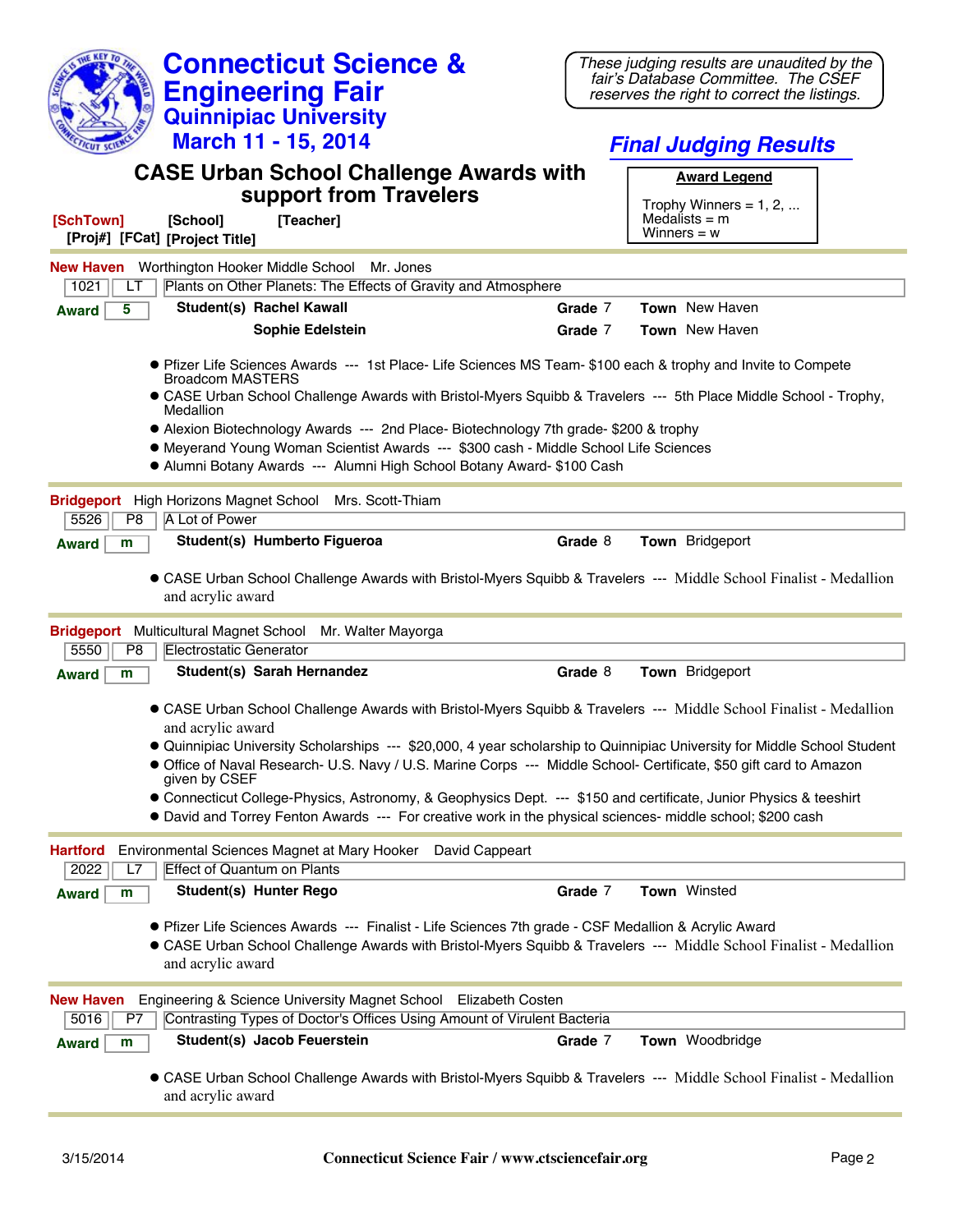| <b>Connecticut Science &amp;</b><br><b>Engineering Fair</b><br><b>Quinnipiac University</b><br><b>March 11 - 15, 2014</b>                                                                                                                                                                                                                                                                                                                                                                                                                                                                                                                                                                                                                                                                                     | These judging results are unaudited by the<br>fair's Database Committee. The CSEF<br>reserves the right to correct the listings.<br><b>Final Judging Results</b> |
|---------------------------------------------------------------------------------------------------------------------------------------------------------------------------------------------------------------------------------------------------------------------------------------------------------------------------------------------------------------------------------------------------------------------------------------------------------------------------------------------------------------------------------------------------------------------------------------------------------------------------------------------------------------------------------------------------------------------------------------------------------------------------------------------------------------|------------------------------------------------------------------------------------------------------------------------------------------------------------------|
| <b>CASE Urban School Challenge Awards with</b><br>support from Travelers<br>[SchTown]<br>[Teacher]<br>[School]<br>[Proj#] [FCat] [Project Title]                                                                                                                                                                                                                                                                                                                                                                                                                                                                                                                                                                                                                                                              | <b>Award Legend</b><br>Trophy Winners = $1, 2, $<br>Medalists $=$ m<br>Winners $= w$                                                                             |
| <b>Stamford</b><br>Rippowam Middle School Mark Goldsmith<br>5563<br>P <sub>8</sub><br>Hypoallergenic Lawn Care Device                                                                                                                                                                                                                                                                                                                                                                                                                                                                                                                                                                                                                                                                                         |                                                                                                                                                                  |
| Student(s) Kiran Jagtiani<br>Grade 8<br><b>Award</b><br>m<br>• CASE Urban School Challenge Awards with Bristol-Myers Squibb & Travelers --- Middle School Finalist - Medallion<br>and acrylic award<br>• Barnes Aerospace Applied Technology Awards --- Middle School Finalist - Medallion and acrylic award<br>• Association for Women Geoscientists --- Certificate & \$50 girt card to Amazon given by CSEF<br>• Talcott Mountain Science Center --- Founder's Award - \$450 Saturday Mentorship Course at TMSC - Middle School<br><b>Phys Science</b><br>• Bob Harris Fix It Award --- \$100 and Certificate for ingenuity in using material and tools<br>● Connecticut Invention Convention --- \$50 gift certificate & invitation to present at CT Invention Convention as "CIC<br>Next Step Inventors" | <b>Town Stamford</b>                                                                                                                                             |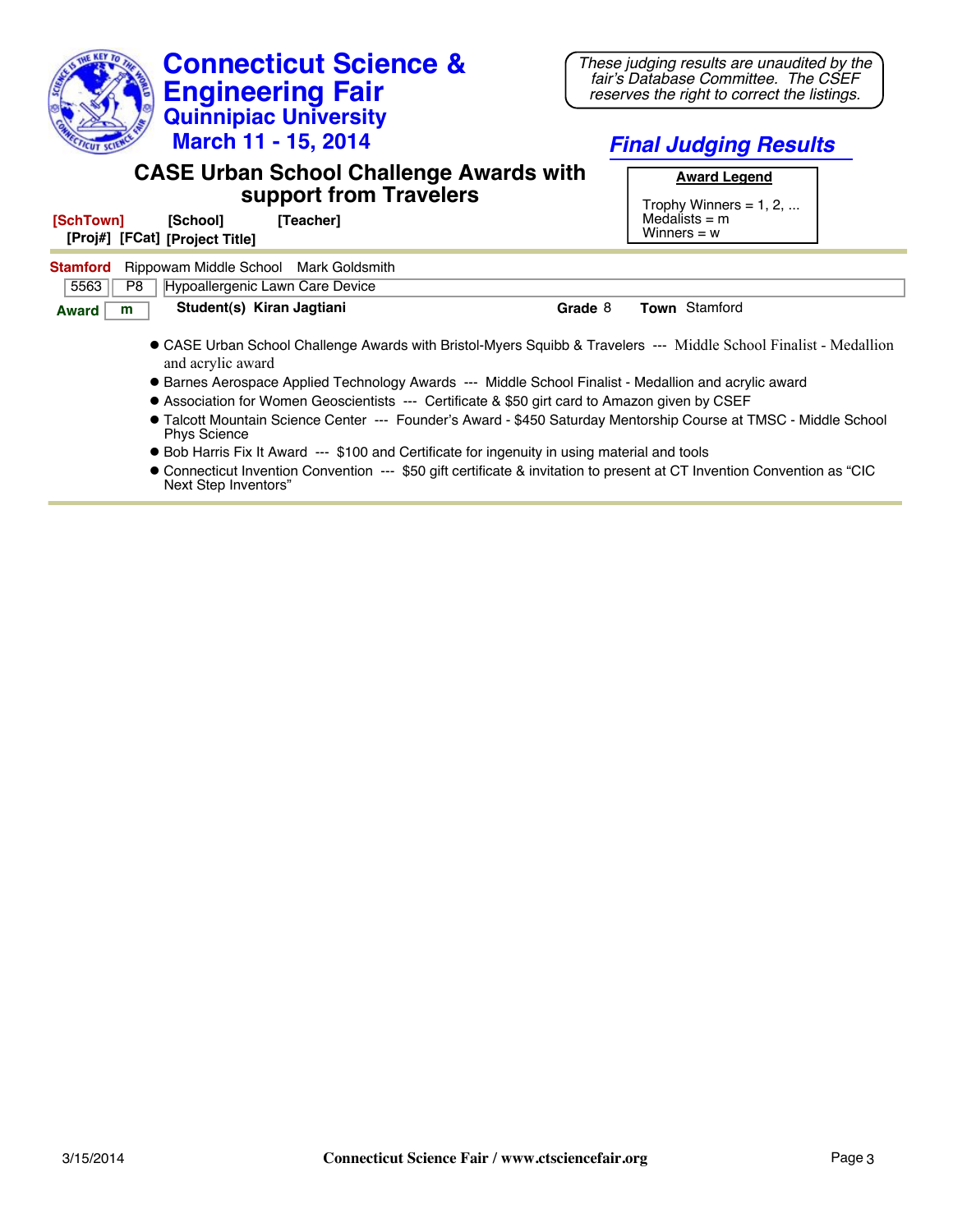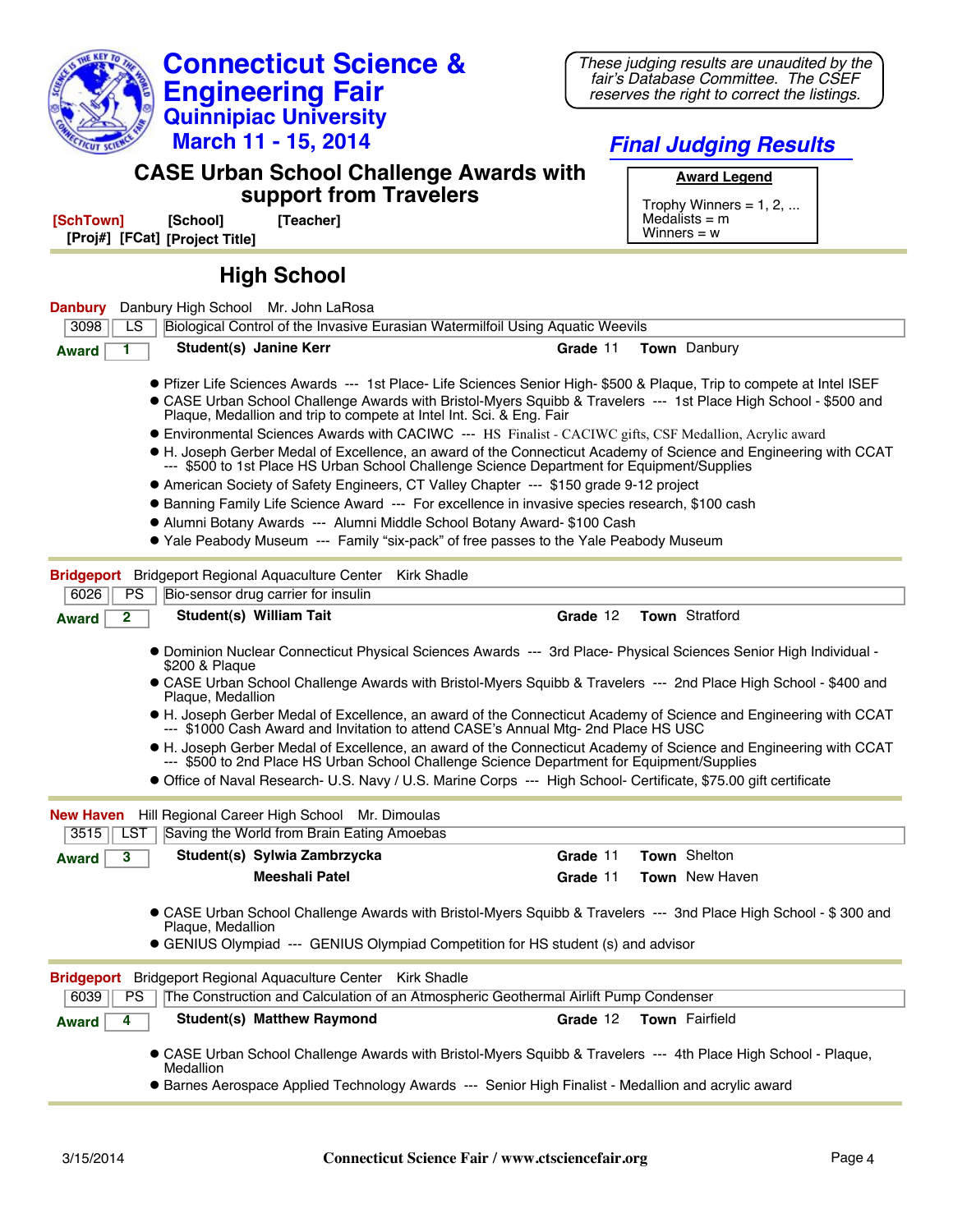| <b>Connecticut Science &amp;</b><br><b>Engineering Fair</b><br><b>Quinnipiac University</b><br>March 11 - 15, 2014                                                                                                                                                                                                                                                                                                                                     | These judging results are unaudited by the<br>fair's Database Committee. The CSEF<br>reserves the right to correct the listings.<br><b>Final Judging Results</b> |
|--------------------------------------------------------------------------------------------------------------------------------------------------------------------------------------------------------------------------------------------------------------------------------------------------------------------------------------------------------------------------------------------------------------------------------------------------------|------------------------------------------------------------------------------------------------------------------------------------------------------------------|
| <b>CASE Urban School Challenge Awards with</b><br>support from Travelers                                                                                                                                                                                                                                                                                                                                                                               | <b>Award Legend</b><br>Trophy Winners = $1, 2, $                                                                                                                 |
| [Teacher]<br>[SchTown]<br>[School]<br>[Proj#] [FCat] [Project Title]                                                                                                                                                                                                                                                                                                                                                                                   | Medalists $=$ m<br>Winners = $w$                                                                                                                                 |
| Greater Hartford Academy of Math & Science Dr. Lili Aramli<br><b>Hartford</b><br>The Effect of Common Industrial Food Additives on Zebrafish Embryo Development<br>3158<br>LS                                                                                                                                                                                                                                                                          |                                                                                                                                                                  |
| <b>Student(s) Deniz Yetil</b><br>5<br><b>Award</b>                                                                                                                                                                                                                                                                                                                                                                                                     | Grade 12<br><b>Town</b> Newington                                                                                                                                |
| . CASE Urban School Challenge Awards with Bristol-Myers Squibb & Travelers --- 5th Place High School - Plaque,<br>Medallion                                                                                                                                                                                                                                                                                                                            |                                                                                                                                                                  |
| Bridgeport Bassick High School Mr. Shadle                                                                                                                                                                                                                                                                                                                                                                                                              |                                                                                                                                                                  |
| The Development of a Recycled Tire and Marine Cyanobacteria Single Chamber Microbial Fuel Cell<br>6089<br>PS                                                                                                                                                                                                                                                                                                                                           |                                                                                                                                                                  |
| Student(s) Rami Kharbouch<br>m<br><b>Award</b>                                                                                                                                                                                                                                                                                                                                                                                                         | Grade 11<br><b>Town</b> Bridgeport                                                                                                                               |
| · Dominion Nuclear Connecticut Physical Sciences Awards --- Finalist - Physical Sciences Senior High - CSF<br>Medallion & Acrylic Award<br>• CASE Urban School Challenge Awards with Bristol-Myers Squibb & Travelers --- Senior High Finalist - Medallion<br>and acrylic award<br>. Westinghouse Electric Company/New England Chapter of North American Young Generation in Nuclear --- 1st place,<br>Excellence in Energy Research, \$100 cash award |                                                                                                                                                                  |
| Bridgeport Regional Aquaculture Center Kirk Shadle<br><b>Bridgeport</b>                                                                                                                                                                                                                                                                                                                                                                                |                                                                                                                                                                  |
| Synthesis of Silver Nanoparticles using Plasma Arcing Atomizing Methods<br>6091<br>PS                                                                                                                                                                                                                                                                                                                                                                  |                                                                                                                                                                  |
| <b>Student(s) Kelly DeMeo</b><br>m<br><b>Award</b>                                                                                                                                                                                                                                                                                                                                                                                                     | Town Fairfield<br>Grade 12                                                                                                                                       |
| • CASE Urban School Challenge Awards with Bristol-Myers Squibb & Travelers --- Senior High Finalist - Medallion<br>and acrylic award                                                                                                                                                                                                                                                                                                                   |                                                                                                                                                                  |
| • The Connecticut Technology Council Young Woman Innovation Award --- \$150 Cash Award for Technological<br>Innovation                                                                                                                                                                                                                                                                                                                                 |                                                                                                                                                                  |
| Bridgeport Bridgeport Regional Aquaculture Center Kirk Shadle                                                                                                                                                                                                                                                                                                                                                                                          |                                                                                                                                                                  |
| Determining Natural Pigment Category that Leads to the Highest Output of Current and Voltage on Dye-Sensitized<br>6029<br>PS<br> Solar Cell                                                                                                                                                                                                                                                                                                            |                                                                                                                                                                  |
| Student(s) Joshua Kreitler<br><b>Award</b><br>m                                                                                                                                                                                                                                                                                                                                                                                                        | Town Shelton<br>Grade 12                                                                                                                                         |
| • CASE Urban School Challenge Awards with Bristol-Myers Squibb & Travelers --- Senior High Finalist - Medallion<br>and acrylic award                                                                                                                                                                                                                                                                                                                   |                                                                                                                                                                  |
| Bridgeport Regional Aquaculture Center Kirk Shadle<br><b>Bridgeport</b><br>Determination and removal of 17-Beta Estradiol in Long Island Sound.<br>6110<br>PS                                                                                                                                                                                                                                                                                          |                                                                                                                                                                  |
| Student(s) Lora Walsh<br><b>Award</b><br>m                                                                                                                                                                                                                                                                                                                                                                                                             | Town Stratford<br>Grade 12                                                                                                                                       |
| • CASE Urban School Challenge Awards with Bristol-Myers Squibb & Travelers --- Senior High Finalist - Medallion<br>and acrylic award                                                                                                                                                                                                                                                                                                                   |                                                                                                                                                                  |